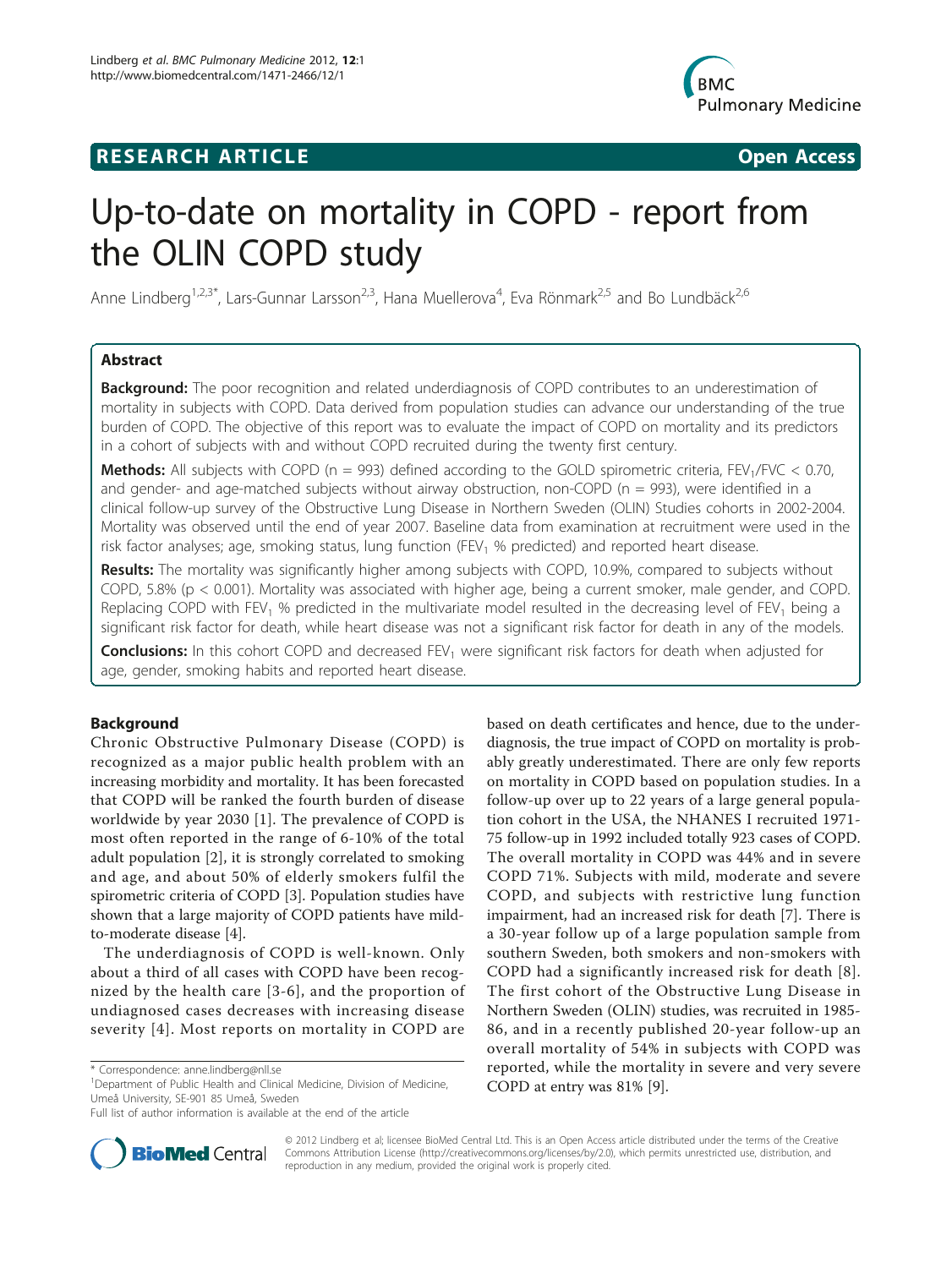Irrespective of COPD, decline in lung function, expressed as  $FEV_1$ , is known to predict death [[10](#page-6-0),[11\]](#page-6-0). Reduced  $FEV<sub>1</sub>$  has also been reported to be a marker of cardiovascular death [[12](#page-6-0)]. However, due to the underdiagnosis and lack of longitudinal epidemiological data, the present impact of COPD identified through spirometric screening in the general population on mortality considering the influence of other factors such as cardiovascular co-morbidity has been ill-described.

Within the OLIN studies, cross-sectional and longitudinal data on respiratory diseases, including lung function, have been collected in several cohorts recruited from the general population at different occasions ever since 1985 [\[3,4,9](#page-5-0)[,13,14](#page-6-0)]. Previously recruited adult OLINcohorts were invited to a clinical follow-up in 2002-2004, and from the participants all subjects with COPD were identified together with age and gender matched subjects without airway obstruction [[15](#page-6-0)]. The aim of the present paper is to report overall mortality in this cohort based on mortality data collected up to the end of 2007, and to evaluate the impact of COPD, level of  $FEV<sub>1</sub>$ , gender, smoking habits and heart disease on mortality.

# Methods

# Study design and Study population

The recruitment of the study cohort and the study design has been reported previously [\[15](#page-6-0)]. In 2002-2004 four previously identified population based adult OLIN cohort (one from the eighties and three from the nineties) were invited to re-examination including structured interview and spirometry. When the examinations were completed all subjects with COPD according to The Global Initiative for Chronic Obstructive Lung Disease (GOLD) spiro-metric criteria [\[16](#page-6-0)],  $FEV<sub>1</sub>/FVC < 0.70$ , were identified (n = 993) together with an age- and gender matched reference sample with non-obstructive lung function. This cohort, all together 1986 subjects (1084 men; 902 women) has since 2005 been invited to yearly examinations including lung function testing and a structured interview. The study was approved by the Regional Ethics Committee at University Hospital of Northern Sweden and Umeå University.

Data collected in 2002-2004 were used for baseline characteristics. The observation time is from the date of examination at recruitment until the end of year 2007, and the mean follow-up time can be approximated to four years. Mortality data during the period, including date of death, were collected from the national mortality register.

# Baseline measurements

# Structured interview

A previously validated questionnaire was administered via a structured interview [[4](#page-5-0),[13,14\]](#page-6-0). Smoking habits were classified into the following groups: non-smokers, ex-smokers (stopped at least one year before the baseline visit) and current smokers. The variable 'heart disease' includes self-reported angina pectoris, previous coronary artery bypass surgery, previous percutaneous coronary intervention, myocardial infarction or heart failure.

# **Spirometry**

The lung function tests were performed using a dry spirometer, Mijnhardt Vicatest 5 by following the ATS guidelines [[17](#page-6-0)]. Vital capacity (VC) was defined as the best value of forced vital capacity (FVC) and slow vital capacity (SVC). A reversibility test was performed when the ratio of  $FEV<sub>1</sub>/VC$  was < 70% or if  $FEV<sub>1</sub>$  was < 90% of predicted value. The Swedish normal values by Berglund et al were used [\[18\]](#page-6-0). When calculating the  $FEV<sub>1</sub>/VC$  ratio and defining the severity of COPD, the largest value of  $FEV<sub>1</sub>$  as well as of VC was used.

# Body Mass Index

Weight and height were recorded before the lung function test. Body Mass Index (BMI) was calculated: weight (kg)/ (height (m)\*height (m)) and was classified into normal (range 20 - < 25), underweight (< 20), overweight (range 25 -  $\langle 30 \rangle$  and obesity ( $\geq 30$ ).

# Classification of COPD

Spirometric classification of COPD according to GOLD,  $FEV<sub>1</sub>/VC < 0.7$ , was used. The classification of severity of COPD includes for stages based on  $FEV<sub>1</sub>$  % predicted.

- Stage I  $FEV_1 \geq 80\%$  predicted
- Stage II  $FEV<sub>1</sub> ≥ 50$  and < 80% predicted
- Stage III FEV<sub>1</sub>  $\geq$ 30 and < 50% predicted
- Stage IV  $FEV_1 < 30\%$  predicted

# Statistical analysis

Statistical calculations were made using the Statistical Package for the Social Sciences (SPSS) software version PASW 18.0 and Microsoft Excel 2007. The sample comprised of six age groups. Crude mortality rates based on data collected by the end of 2007 were analysed by gender, disease status (COPD or non-COPD), and selected baseline descriptors (smoking habits, BMI and heart disease). The chi-squared test was used for bi-variate comparisons and to test for trends. A p-value of < 0.05 was regarded as significant. The hazard function of death, which describes the momentary risk, was estimated by use of Poisson regression depending on several variables. The follow-up period of each individual was divided into intervals of the length 0.1 years, when the contribution to the log likelihood function was calculated. The variables age and observation time was updated at each interval. For each risk variable of death, we calculated the hazard ratio (HR) of an increase of 1 unit and the corresponding 95% confidence interval (CI). Three different models were studied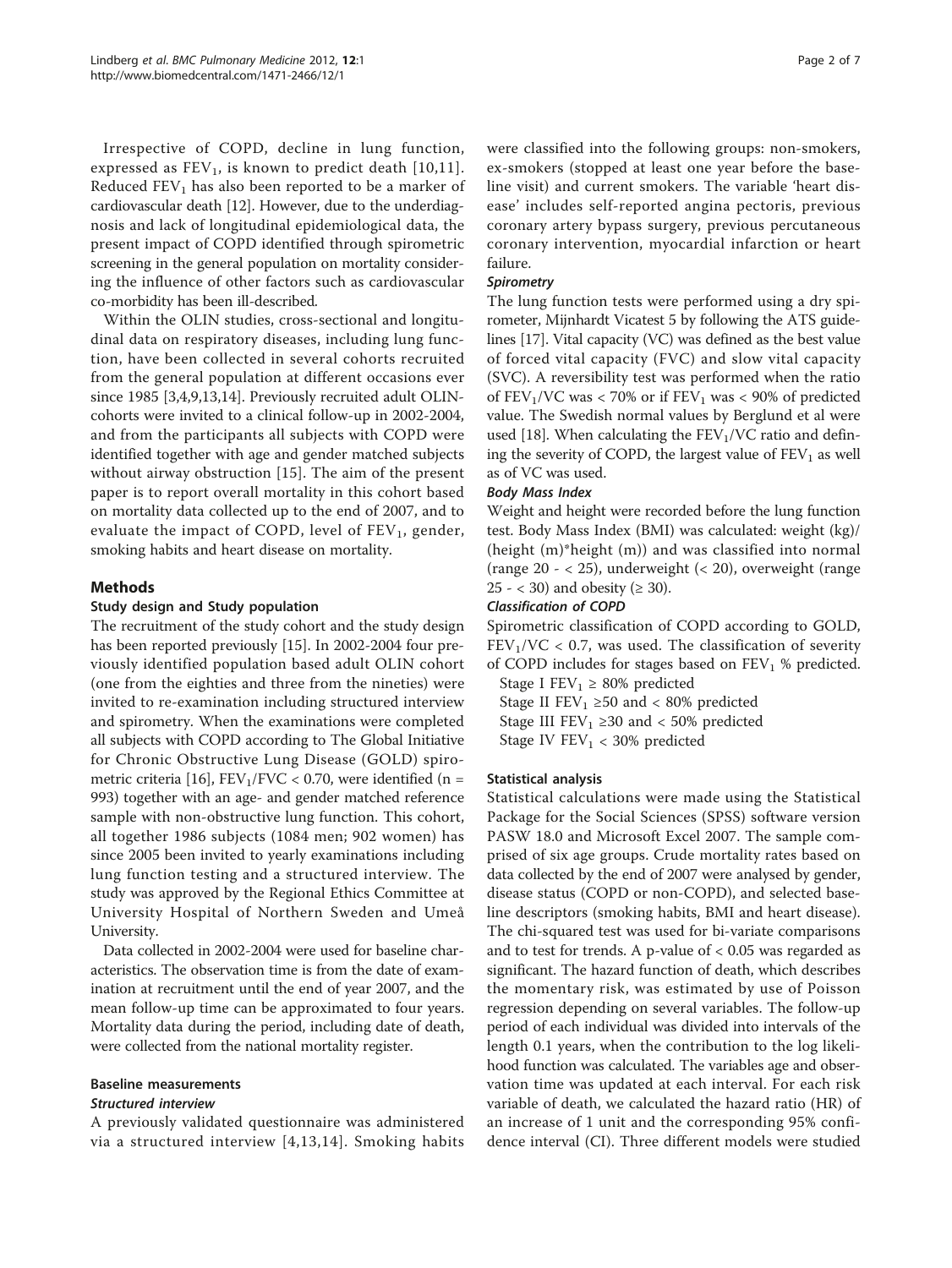including the following covariates: [[1](#page-5-0)] age, observation time, gender, heart disease and disease status (COPD or non-COPD) [[2](#page-5-0)] age, observation time, gender, disease status (COPD or non-COPD), heart disease, and  $FEV<sub>1</sub>$  percent predicted, [[3\]](#page-5-0) age, observation time, gender, heart disease, and  $FEV_1$  percent predicted. For the models [\[1](#page-5-0)] and [[3](#page-5-0)] analyses were also done including the variable smoking habits categorized as non-smoker, ex-smoker and smoker. A possible interaction between COPD and heart disease was tested in model 1 and an interaction between heart disease and  $FEV<sub>1</sub>$  in the later models. Multivariable analyses were also conducted in models including the covariates BMI and smoking categories. Furthermore, we used a Poisson regression model including spline functions of  $FEV<sub>1</sub>$ , which allowed the hazard function to vary with a greater freedom and still correspond to a smooth curve. A simple model includes just one coefficient of  $FEV<sub>1</sub>$  and that restrict the shape of the curve.

# Results

# Study population

Baseline characteristics of the study population at recruitment are shown in table 1. All together, 36.2% of the subjects were non-smokers, 40.5% ex-smokers and 23.3% current smokers. There were more smokers and fewer non-smokers in subjects with COPD compared to in non-COPD. The prevalence of self-reported heart disease was similar in COPD and non-COPD ( $p = 0.429$ ). At recruitment the distribution by disease severity among subjects with COPD was 52.2%, 40.3%, 6.1%, and 1.4%, in GOLD stages I, II, III, and IV respectively.

Table 1 Study population, basic characteristics at the recruitment (2002-2004)

| Category                     | Variable    | <b>COPD</b><br>$(n = 993)$ | No COPD<br>$(n = 993)$ |
|------------------------------|-------------|----------------------------|------------------------|
| Gender (n)                   | Men         | 543                        | 541                    |
|                              | Women       | 450                        | 452                    |
| Age group, year of birth (n) | $-1920$     | 113                        | 113                    |
|                              | 1921-30     | 146                        | 147                    |
|                              | 1931-40     | 374                        | 358                    |
|                              | 1941-50     | 267                        | 282                    |
|                              | 1951-60     | 73                         | 73                     |
|                              | $1961 -$    | 20                         | 20                     |
| Smoking (%)                  | Non smoker  | 24.1                       | 47.9                   |
|                              | Ex smoker   | 41.5                       | 39.6                   |
|                              | Smoker      | 34.4                       | 12.6                   |
| BMI (%)                      | < 20        | 3.9                        | 1.6                    |
|                              | $20 - 25$   | 40.8                       | 35.6                   |
|                              | $25 - < 30$ | 39.9                       | 46.5                   |
|                              | $\geq 30$   | 15.3                       | 16.4                   |
| Heart disease (%)            | Yes         | 16.9                       | 14.6                   |

#### **Mortality**

In total, 166 subjects, 8.4% (9.6% men; 6.9% women, p = 0.029), had died until the end of 2007. Crude mortality data are shown in table [2.](#page-3-0) The mortality was significantly higher among subjects with COPD, 10.9% (n = 108), compared to non-COPD subjects, 5.8% ( $n = 58$ ) (p < 0.001). No one had died in the youngest age group (born after 1961) but thereafter the mortality increased by increasing age both among subjects with and without COPD. Comparing COPD and non-COPD, the mortality was significantly higher among subjects with COPD in the three oldest age groups (born 1920 and before, 1921-1930 and 1931-1940). In smokers and ex-smokers, in subjects with  $BMI > 25$ , and among those without concomitant heart disease, the mortality was significantly higher in subjects with COPD as compared to non-COPD. There was no significant difference in mortality between the COPD and non-COPD groups among non-smokers, subjects with underweight or normal weight (BMI < 20 or BMI 20-25), and among subjects with reported heart disease.

# Analyses of risk factors for death

In a multivariate model, COPD was a significant risk factor for death (HR 2.06, CI 1.49-2.85), and so was increasing age (HR 1.08, CI 1.07-1.10), male gender (HR 1.52, CI 1.10-2.10) and heart disease (HR 1.43, CI 1.01- 2.02). When the variable smoking habits was added to the model, heart disease did not reach statistical significance, but close to (HR 1.42, CI 1.00-2.01) (table [3\)](#page-3-0). BMI did not contribute significantly and ex-smoker did not significantly differ for non-smoker (not shown in tables). No significant interaction was found between heart disease and COPD or between  $FEV<sub>1</sub>$  and heart disease, thus COPD was a significant risk factor for death irrespectively of reported heart disease at start of the observation period. Nor was there any significant interaction between COPD and smoking, i.e. COPD was associated with an increased mortality independent if smoking or not. In a model including both COPD and  $FEV<sub>1</sub>$ , COPD lost its significance as a risk factor for death in the presence of  $FEV<sub>1</sub>$  in the statistical model. Figure [1](#page-3-0) illustrates an example of the hazard function of death in relation to  $FEV<sub>1</sub>$  in a 70 year old man after an observation time of two years. The model including a spline function indicates that the effect of  $FEV<sub>1</sub>$  on mortality is more outstanding in subjects with  $FEV<sub>1</sub> < 50%$ of predicted values than what can be shown by using a simpler model. Using  $FEV_1$  instead of COPD in the multivariate model, decrease in level of  $FEV<sub>1</sub>$  at baseline was an independent significant risk factor for death together with increasing age, male gender and current smoking while heart disease did not reach statistical significance (table [4\)](#page-4-0).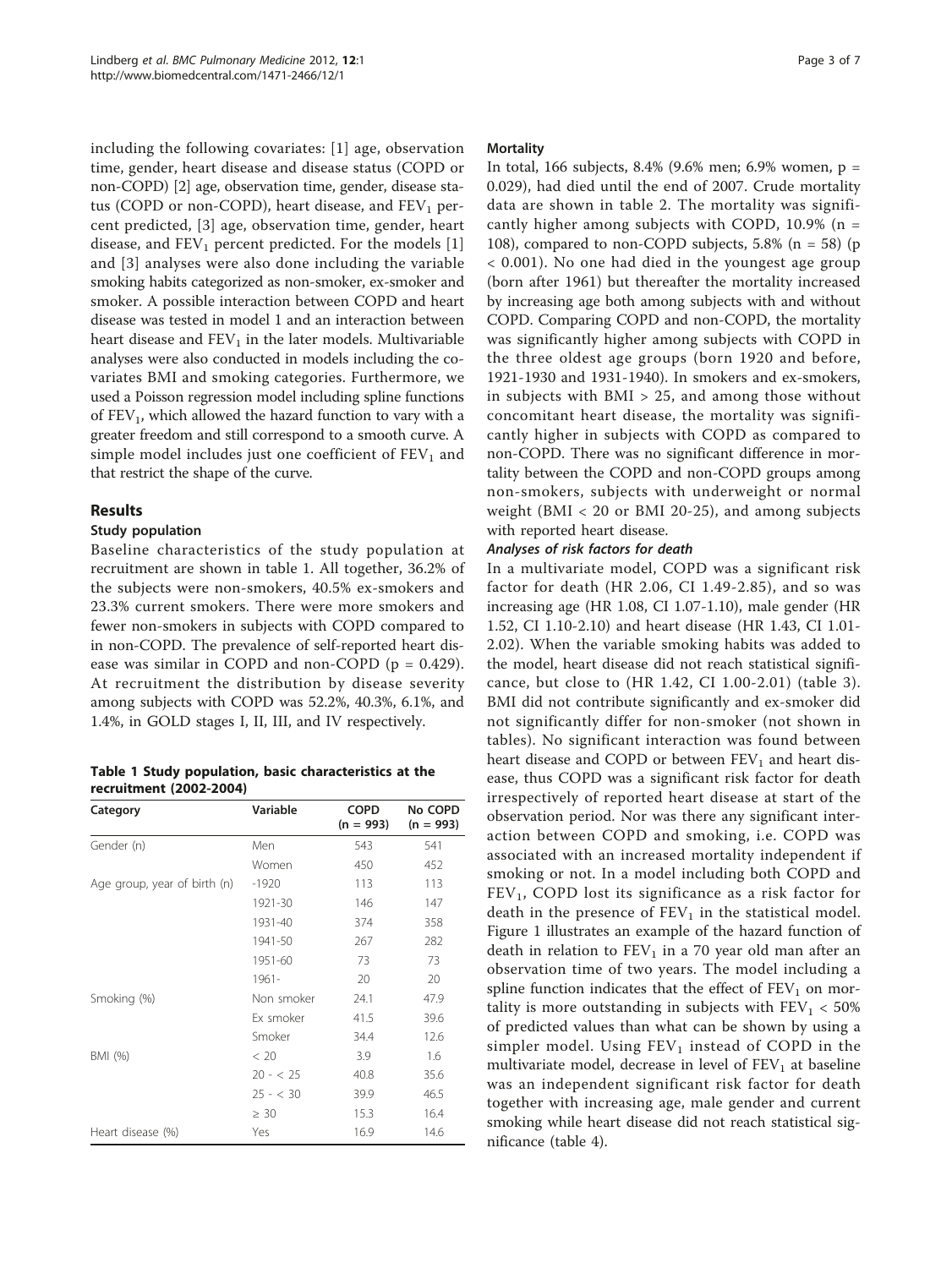<span id="page-3-0"></span>

| Table 2 Crude mortality in percent among subjects with COPD and controls (FEV <sub>1</sub> /VC < 0.70 and FEV <sub>1</sub> /VC > 0.70, |
|----------------------------------------------------------------------------------------------------------------------------------------|
| respectively), by gender, age-group (year of birth), smoking habits, BMI and reported heart disease                                    |

| Category        | Variable    | $COPD (n = 993)$ | p-value <sup>1</sup> | No COPD ( $n = 993$ ) | $p$ -value $^2$ | $p$ -value $3$ |
|-----------------|-------------|------------------|----------------------|-----------------------|-----------------|----------------|
| Gender          | Men         | 12.3             |                      | 6.9                   |                 | 0.002          |
|                 | Women       | 9.1              | 0.109                | 4.6                   | 0.138           | 0.008          |
| Age group, born | $-1920$     | 32.7             |                      | 15.9                  |                 | 0.003          |
|                 | 1921-30     | 18.4             |                      | 9.6                   |                 | 0.030          |
|                 | 1931-40     | 9.1              |                      | 4.7                   |                 | 0.020          |
|                 | 1941-50     | 3.0              |                      | 3.2                   |                 | 0.883          |
|                 | 1951-60     | 2.8              |                      | $\circ$               |                 |                |
|                 | 1961-       | $\mathbf 0$      |                      | $\circ$               |                 |                |
| Smoking         | Non smoker  | 8.3              |                      | 5.3                   |                 | 0.125          |
|                 | Ex smoker   | 12.2             |                      | 6.7                   |                 | 0.008          |
|                 | Smoker      | 11.3             | 0.314                | 4.8                   | 0.617           | 0.036          |
| BMI             | < 20        | 25.6             |                      | 25.0                  |                 | 0.960          |
|                 | $20 - 25$   | 9.9              |                      | 6.8                   |                 | 0.131          |
|                 | $25 - < 30$ | 9.6              |                      | 4.8                   |                 | 0.006          |
|                 | $\geq 30$   | 12.5             | 0.016                | 4.3                   | 0.004           | 0.009          |
| Heart disease   | No          | 9.1              |                      | 4.5                   |                 | < 0.001        |
|                 | Yes         | 19.6             | < 0.001              | 12.9                  | < 0.001         | 0.102          |

<sup>1</sup> Comparing within each category among subjects with COPD

<sup>2</sup> Comparing within each category among controls (no COPD)

<sup>3</sup> Comparing COPD and controls (no COPD) by each variable

#### **Discussion**

The strength and newsworthy of the current study is the up-to date report on the impact of COPD on mortality. The identification of the study population and the observation time took place during the twenty first century when treatment for COPD as well as cardiovascular disease was recommended according to modern and current guidelines. Further, the distribution of disease severity among subjects with COPD in the cohort was representative for what has been reported for the general population, comprising of more than 90% of patients in GOLD stages I and II [[4](#page-5-0)]. COPD was a significant risk factor of increased mortality in this topical epidemiological context.

Table 3 Risk factors for death expressed as Hazard Ratio (HR) and 95% Confidence Interval (CI) including the covariates age, time since recruitment, gender, smoking habits, COPD and heart disease

| Variable                            | HR   | 95% CI        | p-value |
|-------------------------------------|------|---------------|---------|
| Age <sup>1</sup>                    | 1.09 | $1.07 - 1.11$ | < 0.001 |
| Time since recruitment <sup>1</sup> | 1.03 | $0.95 - 1.12$ | 0.504   |
| Gender <sup>2</sup>                 | 1.43 | $1.02 - 2.00$ | 0.040   |
| Fx-smoker <sup>3</sup>              | 1.29 | $0.87 - 1.92$ | 0.203   |
| Smoker <sup>3</sup>                 | 2.01 | 1.27-3.19     | 0.003   |
| Heart disease <sup>4</sup>          | 1.42 | 1.00-2.01     | 0.051   |
| COPD <sup>4</sup>                   | 177  | 1.26-2.49     | 0.001   |
|                                     |      |               |         |

<sup>1</sup>One unit change represents one year

<sup>2</sup>Reference group: female gender

<sup>3</sup>Reference group: non smoker

<sup>4</sup>Reference group: not reporting heart-disease respectively non-COPD

There are only a few previously published population based studies on mortality in subjects with COPD defined according to currently accepted spirometric criteria [[7-9,](#page-5-0)[19](#page-6-0)]. As referred to in the introduction, these study populations were recruited during the nineteenseventies and eighties. The mortality data in these studies



using a spline function and a simple model.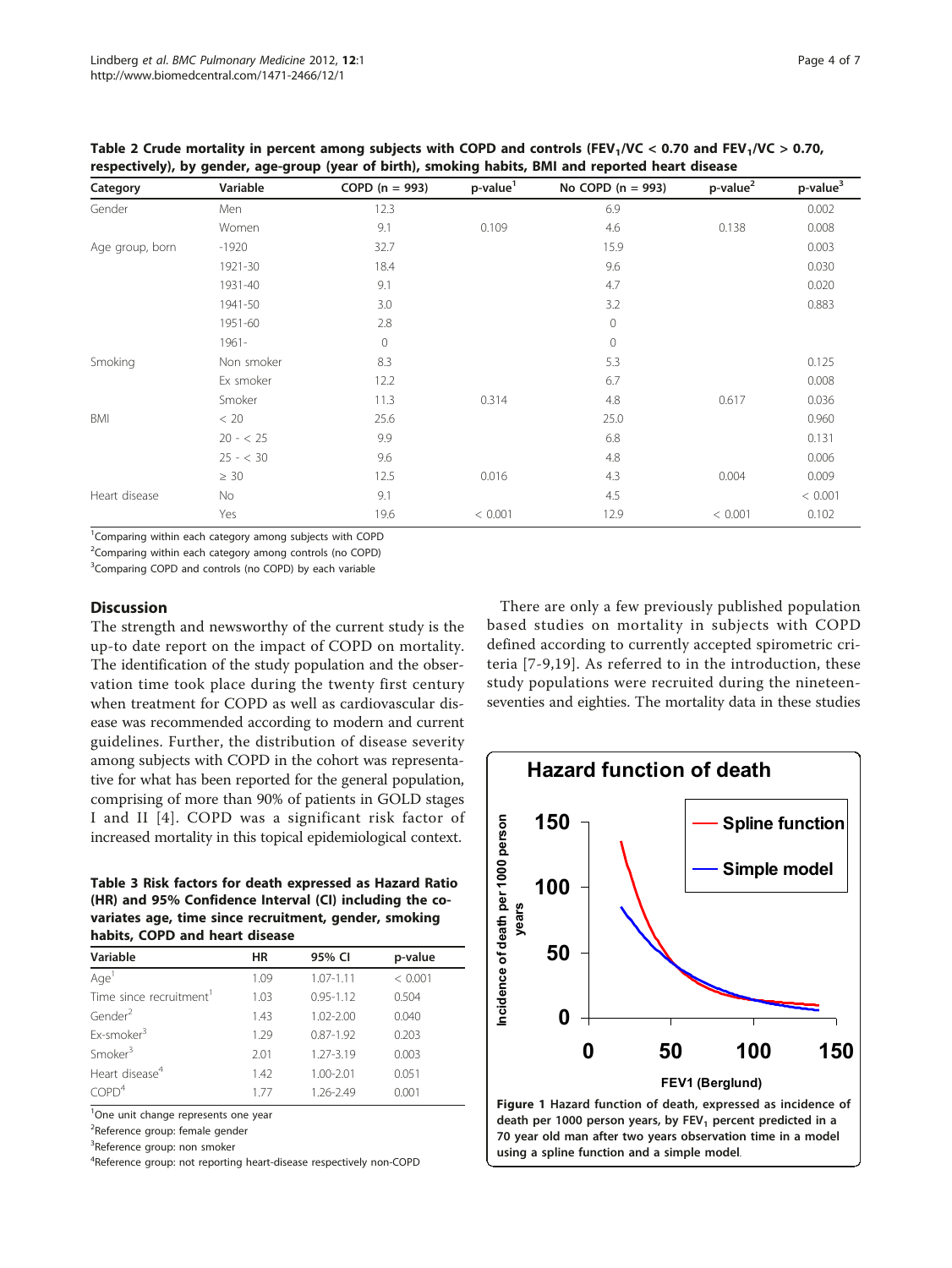<span id="page-4-0"></span>Table 4 Risk factors for death expressed as Hazard Ratio (HR) and 95% Confidence Interval (CI), including the covariates age, time since recruitment, gender, heart disease, smoking habits and  $FEV<sub>1</sub>$  percent predicted

| Variable                              | ΗR   | 95% CI        | p-value |
|---------------------------------------|------|---------------|---------|
| Aqe <sup>1</sup>                      | 1.09 | $1.07 - 1.11$ | < 0.001 |
| Time since recruitment <sup>1</sup>   | 1.03 | $0.95 - 1.12$ | 0.478   |
| Gender <sup>2</sup>                   | 1.45 | $1.03 - 2.03$ | 0.034   |
| Ex-smoker <sup>3</sup>                | 1.26 | $0.85 - 1.86$ | 0.259   |
| Smoker <sup>3</sup>                   | 1.91 | 1.21-2.99     | 0.005   |
| Heart disease <sup>4</sup>            | 1.36 | $0.96 - 1.93$ | 0.084   |
| $FEV1$ percent predicted <sup>5</sup> | 0.98 | $0.97 - 0.99$ | < 0.001 |

<sup>1</sup>One unit change represents one year

<sup>2</sup>Reference group: female gender

<sup>3</sup>Reference group: non-smoker

<sup>4</sup>Reference group: not reporting heart-disease

<sup>5</sup>The unit change represent one percent unit

were based on long term follow-ups from about ten years to more than twenty years, thus a healthy survivor effect must be taken into account when evaluating these data. Further, updated guidelines during the last decade for treatment of not only COPD, but also cardiovascular disease, have improved the prognosis compared to thirty years ago. Consequently, the starting point, the time and the length of the observation time are of importance when evaluating and comparing mortality data not only in COPD but also other diseases. There are mortality data collected in two large clinical trials started during the nineties with an observation time over three and four years respectively, the TORCH and the UPLIFT studies. The all-cause mortality reported from the TORCH-study was 14.3% [[20\]](#page-6-0) in a population with moderate- to severe COPD (FEV $_1$  < 60 percent of predicted). In the UPLIFT-study [[21\]](#page-6-0) subjects with a post-bronchodilator  $FEV_1 < 70$ percent of predicted were included, and the crude mortality in the total population was 15.4% at the end of the treatment period. After the approximately four year's observation time, similar to the UPLIFT, the mortality was 10.9% among subjects with in COPD in our study. However, the UPLIFT-cohort had a lower baseline mean  $FEV<sub>1</sub>$  compared with our study, further, as most clinical studies the UPLIFT-study included a selected population with regard not only to lung function but also to other factors such as age and co-morbidity. Further, in a 13 year follow-up of the ISOLDE study [\[22\]](#page-6-0), the mortality was 56% in the study population including subjects with moderate- to severe COPD.

The reported mortality in this study can be considered up-to-date as both the identification of the study population and the observation time took place after the turn of the century, where modern and current guidelines for treatment have been well established in Sweden. Subjects with COPD in the cohort are considered representative for the general population with regard to distribution by disease severity [[4\]](#page-5-0). There are, to the best of our knowledge, no other published similar studies. Further strengths of the study are the large size of the COPDpopulation, comparable to that of the NHANES I [[7\]](#page-5-0), the accuracy of mortality data and that there was no loss of follow-up. However, possible limitations are the comparatively short time of follow up and that information on heart disease was self-reported and not collected from medical records. Another limitation is that the classification of COPD was strictly made by spirometric criteria without regard to respiratory symptoms. This has to be considered when interpreting the data, as respiratory symptoms are known to affect the prognosis in mild/ moderate COPD [[23](#page-6-0)]. Further, the non-COPD population did also include subjects with restrictive lung function impairment, even though the ability for a dynamic spirometry to identify restrictive lung function can be questioned. The reasons for a restrictive pattern on dynamic spirometry are highly heterogeneous and reflect different underlying disorders as idiopathic pulmonary fibrosis, thoracic deformities, obesity, pleural effusion, cardiac insufficiency and neuromuscular diseases.

As expected, increasing age was the most prominent risk factor for death. Among all subjects born < 1940, the proportion of deceased was significantly larger among subjects with COPD. The use of a fixed ratio to define airway obstruction,  $FEV_1/FVC < 0.70$ , has been discussed with regard to identifying clinically relevant COPD among elderly [[24\]](#page-6-0), but the results from our study indicate that the fixed ratio identifies a population with significantly increased mortality also among subjects older than 80 years. There is a recent report on 5-year mortality among subjects aged > 65 years, where COPD according to GOLD was not associated with increased mortality among those older then 75 years [[25](#page-6-0)]. However, the study population was recruited was from an out patient clinic, and can thus not be considered to reflect COPD in the general population.

When  $FEV<sub>1</sub>$  was included in the multivariate analyse model, COPD was no longer a significant risk factor for death, but the level of  $FEV_1$ , reflecting disease severity at recruitment, was related to mortality. Our data exemplify that a decrease in  $FEV<sub>1</sub>$  in the range of 100 to 50 percent of predicted will continuously increase the risk for death, and further, illustrated by Figure [1,](#page-3-0) a dramatic increased risk for death occurs when  $FEV<sub>1</sub>$  continues to decrease below 50 percent of predicted. It is well-known that tobacco exposure contributes to the development of both COPD and cardiovascular diseases, and cardiovascular death is the most common cause of death in the world. In a multivariate model heart disease was a significant risk factor for death just as COPD, age and male gender, however, when smoking habits were added to the model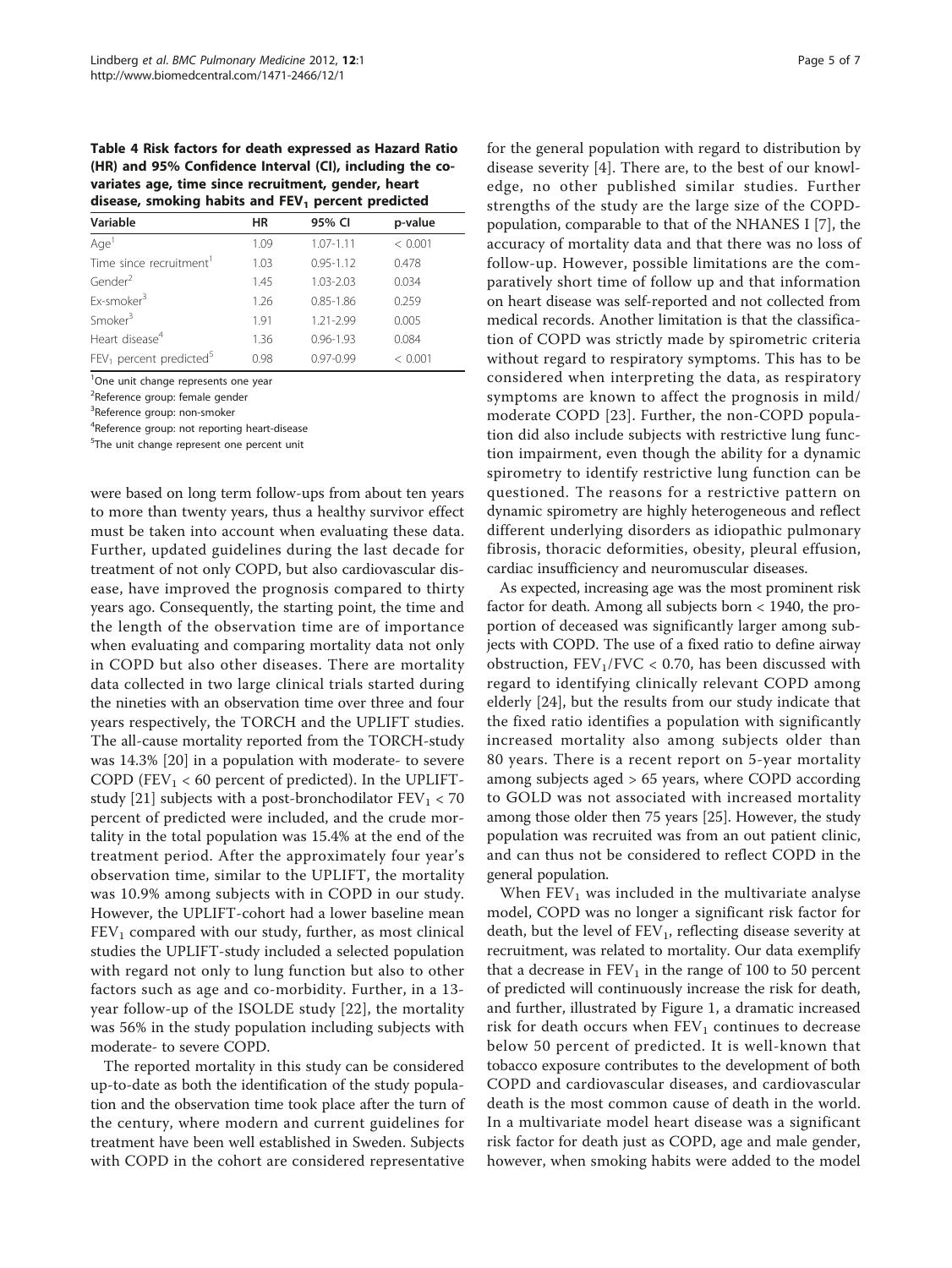<span id="page-5-0"></span>there was a slight change. Smoking roughly doubled the risk for death while male gender and reported heart disease each increased the risk on a similar level, approximately 40%, even though heart disease did not reach statistical significance as a risk factor. Impaired lung function is a known risk factor for death [[10,11](#page-6-0)] and according to our results the risk for death in subjects with COPD, when adjusted for confounders including presence of heart disease, was increased by about 75% compared to in subjects without COPD. Maybe the impact of current treatment guidelines of cardiovascular disease has reduced mortality contributing to the borderline significance of heart disease as a risk factor while we found COPD and impaired lung function still being strong and significant risk factors for death.

Besides smoking, BMI is a known prognostic factor in COPD, and increased loss of weight is associated with a higher mortality in COPD [[26,27](#page-6-0)]. In this study BMI could not predict mortality; however, longitudinal data on weight loss were not included. An important message is also the benefit of smoking cessation, i.e. being an exsmoker did not differ significantly from non-smokers with regard to risk for death, while current smoking roughly doubled the risk for death. According to a 9-year follow-up from the ECRHS non-smoking non-symptomatic young adults with mild/moderate COPD do not have worse outcome than subjects without COPD [[23](#page-6-0)]. Further follow-up of our cohort will give us corresponding data from middle aged and elderly subjects with mild/moderate COPD. There was surprisingly no significant difference in prevalence of heart disease in subjects with and without COPD, however, the dominance of GOLD stage I and II in the COPD-cohort might contribute to this finding.

# Conclusions

In this recently identified cohort, where COPD was mostly represented by GOLD stages I & II, COPD, age and current smoking were the strongest risk factors for death. Male gender and reported heart disease were also, and on a similar level, associated to an increased risk for death, even though heart disease did not reach statistical significance. The results further indicate that not only COPD but also impaired lung function, expressed as level of  $FEV_1$ , is a significant risk factor for death independent of confounders as age, gender, smoking habits and heart disease.

#### Acknowledgements

Main funding has been granted from the Swedish Heart-Lung Foundation, the Northern Sweden Regional Health Authorities and Umeå University. The Swedish Research Council has supported the management of the OLIN studies large data bases. Financial support was obtained from GlaxoSmithKline R&D, World Wide Epidemiology department. Additional support has been given by the county council in the county of Norrbotten. The authors thank Professor Anders Oden for statistical advice and analyses. The authors also thank the research assistants RSN Ann-Christin Jonsson, RSN Sigrid Sundberg and MSc Linnea Hedman for collecting the data, BA Ola Bernhoff for work with creating the data base of the study and Viktor Johansson for computerising the data. Further, the late associate professor MD PhD Staffan Andersson and MD PhD Håkan Forsberg are acknowledged for their contributions.

#### Author details

<sup>1</sup>Department of Public Health and Clinical Medicine, Division of Medicine Umeå University, SE-901 85 Umeå, Sweden. <sup>2</sup>The OLIN studies and Division of Respiratory Medicine & Allergy, Sunderby Hospital, SE-971 80 Luleå, Sweden. <sup>3</sup>Division of Respiratory Medicine & Allergy, Sunderby Hospital, SE-971 80 Luleå, Sweden. <sup>4</sup>WorldWide Epidemiology, GlaxoSmithKline R&D,<br>Stockley Park, Uxbridge, Middlesex, UB11 1BT, UK. <sup>5</sup>Department of Public Health and Clinical Medicine, Division of Occupational and Environmental Medicine, Umeå University, Umeå, SE-901 85 Sweden. <sup>6</sup>Department of Internal Medicine/Krefting Research Centre, Sahlgrenska Academy, University of Gothenburg, SE-405 30 Gothenburg, Sweden.

#### Authors' contributions

AL designed the study, performed the statistical analyses, drafted and revised the manuscript. LGL and HM contributed to the paper by interpretation of data and critically revision of the manuscript. ER participated in the design of the study, and contributed to the paper by interpretation of data and critically revision of the manuscript. BL designed the study, drafted the manuscript, contributed to the paper by interpretation of data and critically revision of the manuscript. All authors have read and approved the final manuscript.

#### Competing interests

The authors declare that they have no competing interests. Hana Muellerova is an employee of GlaxoSmithKline, R&D, a producer of pharmaceuticals and owns shares and stock options of GlaxoSmithKline plc. The authors alone are responsible for the content and writing of the paper.

#### Received: 3 April 2011 Accepted: 9 January 2012 Published: 9 January 2012

#### References

- Mathers CD, Loncar D: Updated projections of global mortality and burden of disease, 2002-2030: data sources, methods and results.[[http://](http://www.who.int/healthinfo/statistics/bodprojectionspaper.pdf) [www.who.int/healthinfo/statistics/bodprojectionspaper.pdf\]](http://www.who.int/healthinfo/statistics/bodprojectionspaper.pdf).
- 2. Halbert RJ, Isonaka S, George D, Iqbal A: [Interpreting COPD prevalence](http://www.ncbi.nlm.nih.gov/pubmed/12740290?dopt=Abstract) [estimates. What is the true burden of disease?](http://www.ncbi.nlm.nih.gov/pubmed/12740290?dopt=Abstract) Chest 2003, 123:1684-92.
- 3. Lundbäck B, Lindberg A, Lindstrom M, Rönmark E, Jonsson AC, Jonsson E, Larsson LG, Andersson S, Sandström T, Larsson K: [Not 15 but 50% of](http://www.ncbi.nlm.nih.gov/pubmed/12587960?dopt=Abstract) smokers develop COPD?–[Report from the Obstructive Lung Disease in](http://www.ncbi.nlm.nih.gov/pubmed/12587960?dopt=Abstract) [Northern Sweden Studies.](http://www.ncbi.nlm.nih.gov/pubmed/12587960?dopt=Abstract) Respir Med 2003, 97(2):115-22.
- 4. Lindberg A, Bjerg A, Rönmark E, Larsson LG, Lundbäck B: [Prevalence and](http://www.ncbi.nlm.nih.gov/pubmed/15975774?dopt=Abstract) [underdiagnosis of COPD by disease severity and the attributable](http://www.ncbi.nlm.nih.gov/pubmed/15975774?dopt=Abstract) [fraction of smoking Report from the Obstructive Lung Disease in](http://www.ncbi.nlm.nih.gov/pubmed/15975774?dopt=Abstract) [Northern Sweden Studies.](http://www.ncbi.nlm.nih.gov/pubmed/15975774?dopt=Abstract) Respir Med 2006, 100(2):264-72.
- 5. Siafakas NM, Vermeire P, Pride NB, Paoletti P, Gibson J, Howard P, Yernault JC, Decramer M, Higenbottam T, Postma DS: [ERS Consensus](http://www.ncbi.nlm.nih.gov/pubmed/7489808?dopt=Abstract) [Statement. Optimal assessment and management of chronic obstructive](http://www.ncbi.nlm.nih.gov/pubmed/7489808?dopt=Abstract) [pulmonary disease \(COPD\).](http://www.ncbi.nlm.nih.gov/pubmed/7489808?dopt=Abstract) Eur Respir J 1995, 8:1398-1420.
- 6. Lindström M, Jönsson E, Larsson K, Lundbäck B: Underdiagnosis of chronic obstructive pulmonary disease in Northern Sweden. Int J Tuberc Lung Dis 2001, 6(1):74-84.
- 7. Mannino DM, Buist AS, Petty TL, Enright PL, Redd SC: [Lung function and](http://www.ncbi.nlm.nih.gov/pubmed/12728157?dopt=Abstract) [mortality in the United States: data from the First National Health and](http://www.ncbi.nlm.nih.gov/pubmed/12728157?dopt=Abstract) [Nutrition Examination Survey follow up study.](http://www.ncbi.nlm.nih.gov/pubmed/12728157?dopt=Abstract) Thorax 2003, 58:388-93.
- 8. Ekberg-Aronsson M, Pehrson K, Nilsson J-Å, Nilsson PM, Löfdahl C-G: Mortality in GOLD stages of COPD and its dependence on symptoms of chronic bronchitis. Respir Research 2005, 6:98.
- 9. Lundbäck B, Eriksson B, Lindberg A, Ekerljung L, Muellerova H, Larsson L-G, Rönmark E: [A 20-Year Follow-Up of a Population Study-Based COPD](http://www.ncbi.nlm.nih.gov/pubmed/19811385?dopt=Abstract) [Cohort - Report from the Obstructive Lung Disease in Northern Sweden](http://www.ncbi.nlm.nih.gov/pubmed/19811385?dopt=Abstract) [Studies.](http://www.ncbi.nlm.nih.gov/pubmed/19811385?dopt=Abstract) COPD: Journal of Chronic Obstructive Pulmonary Disease 2009, 6:263-271.